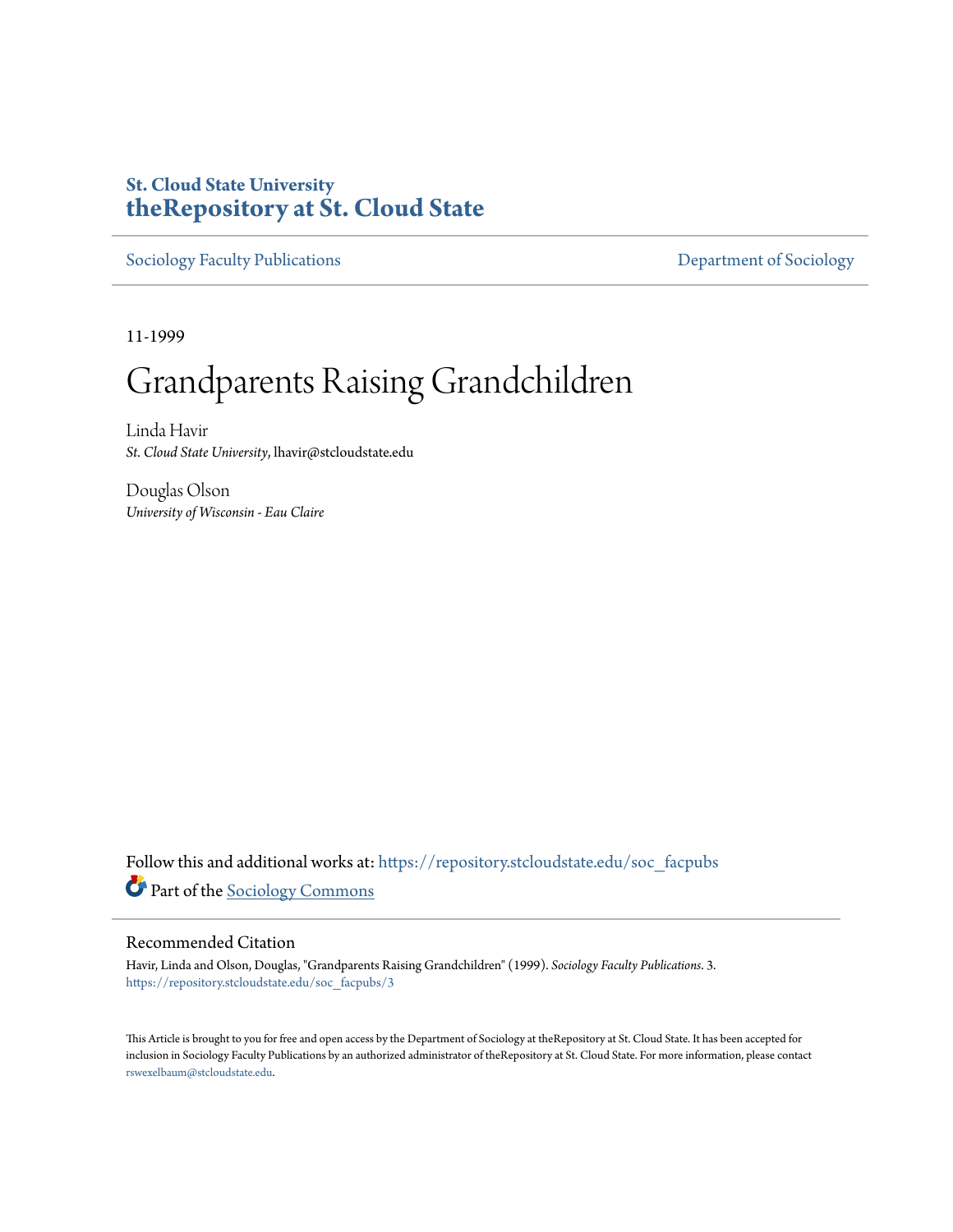### **Grandparents Raising Grandchildren**

The relationship between grandparents and grandchildren is often special. These relationships can have both positive and negative consequences. The relationship can be especially challenging for many grandparents who have the full-time responsibility for raising their grandchildren. Almost four million children (6%) of children under the age of 18 in the United States live in grandparent-headed households. About 1.3 million of these children had no parent present in the grandparent-headed household which means that the grandparents are the primary source of care for these children. More and more children and grandparents are experiencing this trend. Between 1980 and 1990, there was a 44 percent increase in the number of grandparents raising their grandchildren. Every socioeconomic and ethnic group and every community contains grandparent-headed households. It is estimated that 40% of these households are in nonmetropolitan areas with populations under 100,000. About half of these grandchildren live in households that have incomes under \$20,000. It has been estimated that from 30-50% of children in some low income, inner-city neighborhoods are cared for by grandparents or other relatives. Approximately one-half of these grandchildren are younger than six years old.

Grandparents take grandchildren into their homes for a number of reasons including death, illness, incarceration, substance abuse, parental joblessness, teenage pregnancy, divorce and child neglect. Multivariate analysis of a longitudinal data set from the National Survey of Families and Households showed that females and those that had experienced the death of a child within the past five years were twice as likely to become a caregiving grandparent. Once the decision is made to take a grandchild into the home, the grandparents are confronted with problems that exceed the normal challenges of child rearing.

Neighbors, friends and human service and educational professionals may consider the grandparents unfit to raise a child because their own children became drug users or are incarcerated. The automatic attribution of children's deviancy to poor parenting reflect attitudes and stereotypes that can harm these households preventing the support from the legal, educational and human service systems that these grandparents need. These concerns should not overshadow the realization that family support and older adult relationships serve as two key assets to the healthy development of a child in these formative years.

Economic security is a key issue and it has been recommended that benefits accrue to the child and not the grandparent and that eligibility not be determined on the basis of household income. This means that a child would automatically be eligible for food stamps, health care coverage and other benefits ensuring that the grandparent's economic status would not be diminished as a result of taking on this responsibility. The lack of affordable day care can also impact the grandparents' ability to use OAA entitlements. There are programs that are age based such as meals-on-wheels that exclude children and cannot help to meet their nutritional needs. Once again, these concerns should be balanced by the fact that grandparents do also provide a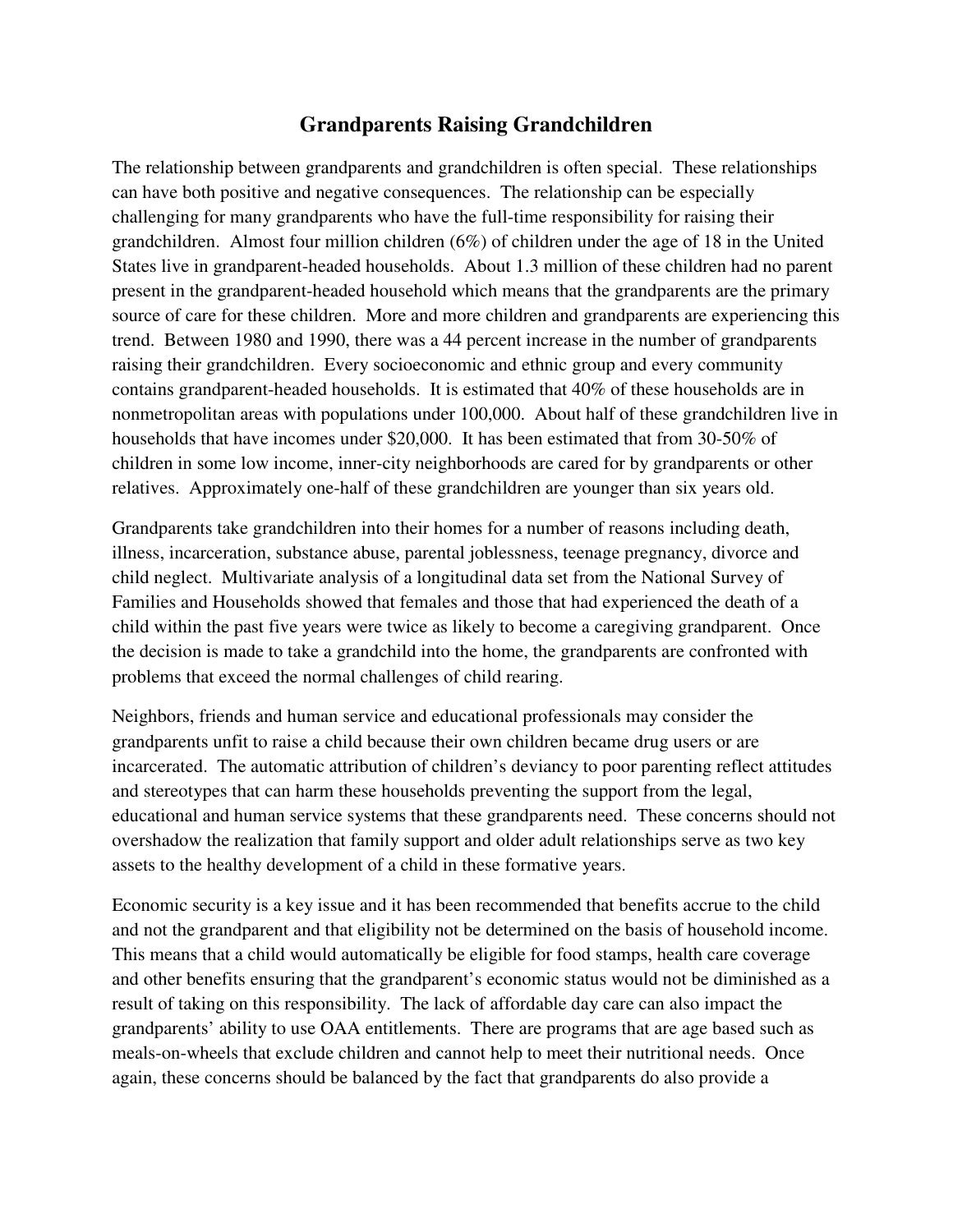substantial economic value across the country for grandchildren and great-grandchildren with inkind assistance and financial help.

The welfare reforms of 1996 changed a number of programs that helped families care for children. The state-run Temporary Assistance to Needy Families (TANF) must observe federal guidelines that may affect grandparents by limiting cash benefits to five years and requiring beneficiaries to secure jobs within two years. Grandparents can have a child-only grant and avoid these limitations but there are disadvantages such as lower grants and delayed payments. Grandparents must be persistent in learning about their rights and benefits which can be confusing and vary from one state to another.

Grandparents may need some kind of legally recognized status such as custody, guardianship and/or adoption showing the child's primary caregiver for school enrollment and/or medical consent. Some states do not recognize grandparents as foster parents thereby relegating these caregivers to welfare status and lower benefits if they are to receive any support at all from government sources.

A White House Mini-Conference in March 1995 supported a resolution addressing some of these issues calling for granting legal surrogated decision-making authority to grandparent caregivers in the absence of other responsibility persons without having to go to court and removing barriers to access to food stamps and other safety net programs. The resolution recognizes the emotional and financial stress on grandparents who are raising children at the same time that they are struggling financially and dealing with their own physical frailties. Comprehensive programs will need to make available respite and day care, legal assistance, mental health and advocacy services, health care and substance abuse treatment as well as programs for high risk children.

Affordable and appropriate housing is a major concern for many of these grandparents. A unique housing facility, GrandFamilies House, located near Boston, created from the shell of an abandoned nursing home, is the first facility of its kind in the nation available to low-income grandparents who are raising their grandchildren.

Some recent research would even suggest that the additional stress of raising these grandchildren can lead to increased health problems of their own. Clinician's have observed increases in depression, anxiety and insomnia as well as exacerbations in hypertension, back and stomach problems and other conditions that may be caused by the physical and emotional demands of caregiving by grandparents. These caregivers also report increases in social isolation related to their new responsibilities.

The role of American grandparents has evolved with the changes in our social structures and values. Driven by these forces we see this element of grandparenting on the rise, and also are sensitive to the fact that grandparents place a priority on relationships with grandchildren. With this in mind very appropriately a number of resources have sprung up to assist them with